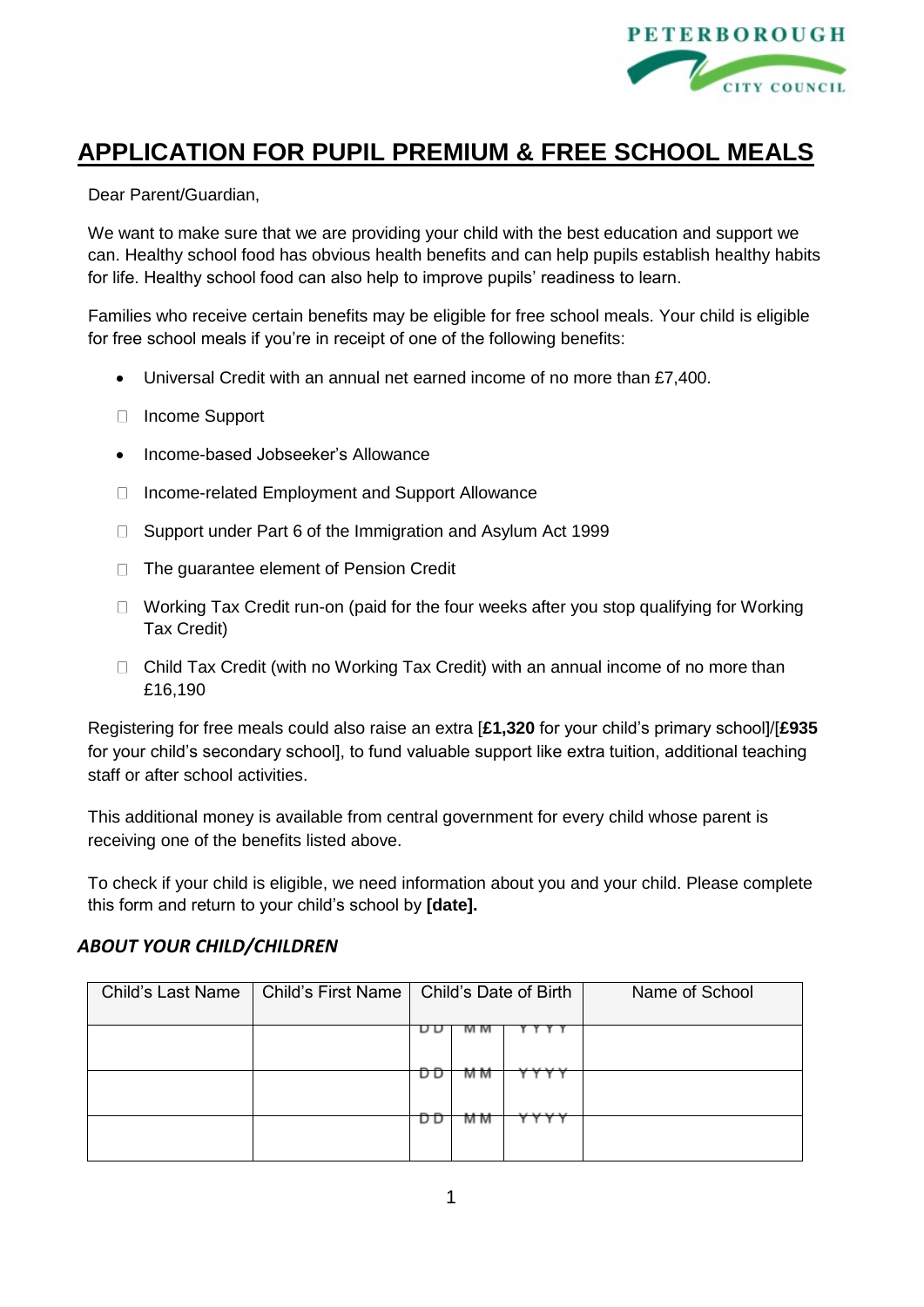# *PARENT/GUARDIAN DETAILS*

|                         | Parent/Guardian 1 |     |  | Parent/Guardian 2 |     |  |  |  |
|-------------------------|-------------------|-----|--|-------------------|-----|--|--|--|
| Last name               |                   |     |  |                   |     |  |  |  |
| <b>First Name</b>       |                   |     |  |                   |     |  |  |  |
| Date of Birth           | D D               | M M |  | D D               | M M |  |  |  |
| National Insurance      |                   |     |  |                   |     |  |  |  |
| Number*                 |                   |     |  |                   |     |  |  |  |
| National Asylum Support |                   |     |  |                   | I   |  |  |  |
| Service (NASS) Number*  |                   |     |  |                   |     |  |  |  |
| Daytime Telephone       |                   |     |  |                   |     |  |  |  |
| Number                  |                   |     |  |                   |     |  |  |  |
| <b>Mobile Number</b>    |                   |     |  |                   |     |  |  |  |
| Address                 |                   |     |  |                   |     |  |  |  |
|                         |                   |     |  |                   |     |  |  |  |
|                         | Postcode:         |     |  | Postcode:         |     |  |  |  |

### **FAMILY INCOME AND BENEFIT DETAILS**

If you receive any of the benefits listed below, please place an X in this box.

- □ Income Support
- □ Income-based Jobseekers Allowance
- □ Income-related Employment and Support Allowance
- □ Support from NASS under part 6 of the Immigration and Asylum Act 1999
- □ the guarantee element of Pension Credit
- □ Child Tax Credit (with no Working Tax Credit)
- □ Working Tax Credit run-on
- **Universal Credit.**

# **Universal Credit**

| If you are in receipt of Universal Credit, is your net earned family income over £7,400 per year? |  |  |
|---------------------------------------------------------------------------------------------------|--|--|
| (Please place an X in the appropriate box).                                                       |  |  |

Your net earned income is your household income after taxes and deductions. It does **not** include income through Universal Credit or other benefits that you may receive.

Yes | No | Unsure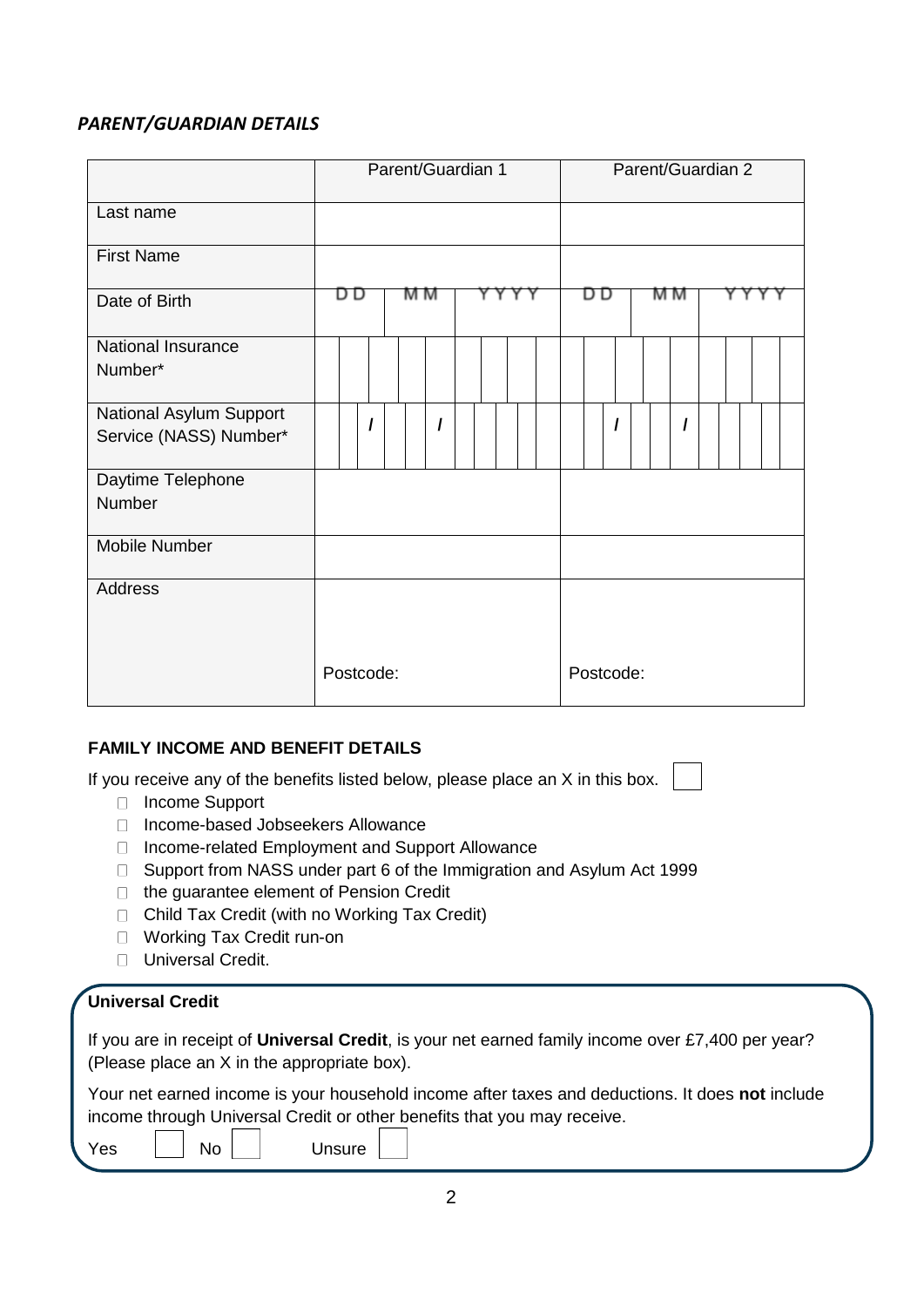| <b>Child Tax Credit</b>                                                                                                                                    |
|------------------------------------------------------------------------------------------------------------------------------------------------------------|
| If you are in receipt of <b>Child Tax Credit</b> , is your joint gross annual income over £16,190 per<br>year? (Please place an X in the appropriate box). |
| Your joint gross income is your household income before taxes are taken into account.                                                                      |
| <b>No</b><br>Yes<br>Unsure                                                                                                                                 |

If you're not sure whether you receive one of the listed benefits, or what your household income is, but you would still like us to check whether your child is eligible for free school meals, please place an X in this box.

## **DECLARATION**

The information I have given on this form is complete and accurate. I understand that my personal information is held securely and will be used only for local authority purposes. I agree to the local authority using this information to process my application for free school meals. I also agree to notify the local authority in writing of any change in my family's financial circumstances as set out in this form.

Signature of parent/guardian: ………………………………………………………….

#### Date:……………………….

**Thank you for completing this form and helping to make sure your child's school is as well funded as possible.**

#### **How the information in this form will be used**

The information you provide in this form will be used by the council to confirm receipt of one of the listed welfare benefits. Once this is confirmed, this helps to decide how much money your child's school will receive each year.

The information will also be used in relation to pupils in year 3 or above to decide whether they are eligible for free school meals.

You only need to complete this form once and it will last for the duration of your child's time at their current school. You should contact the school or local authority if you have a change in financial circumstances.

We are committed to ensuring that the personal and sensitive information that we hold about you is protected and kept safe and secure, and we have measures in place to prevent the loss, misuse or alteration of your personal information. We will use the information you provide to assess entitlement to free school meals. The information may also be shared with other Council departments to offer benefits and services.